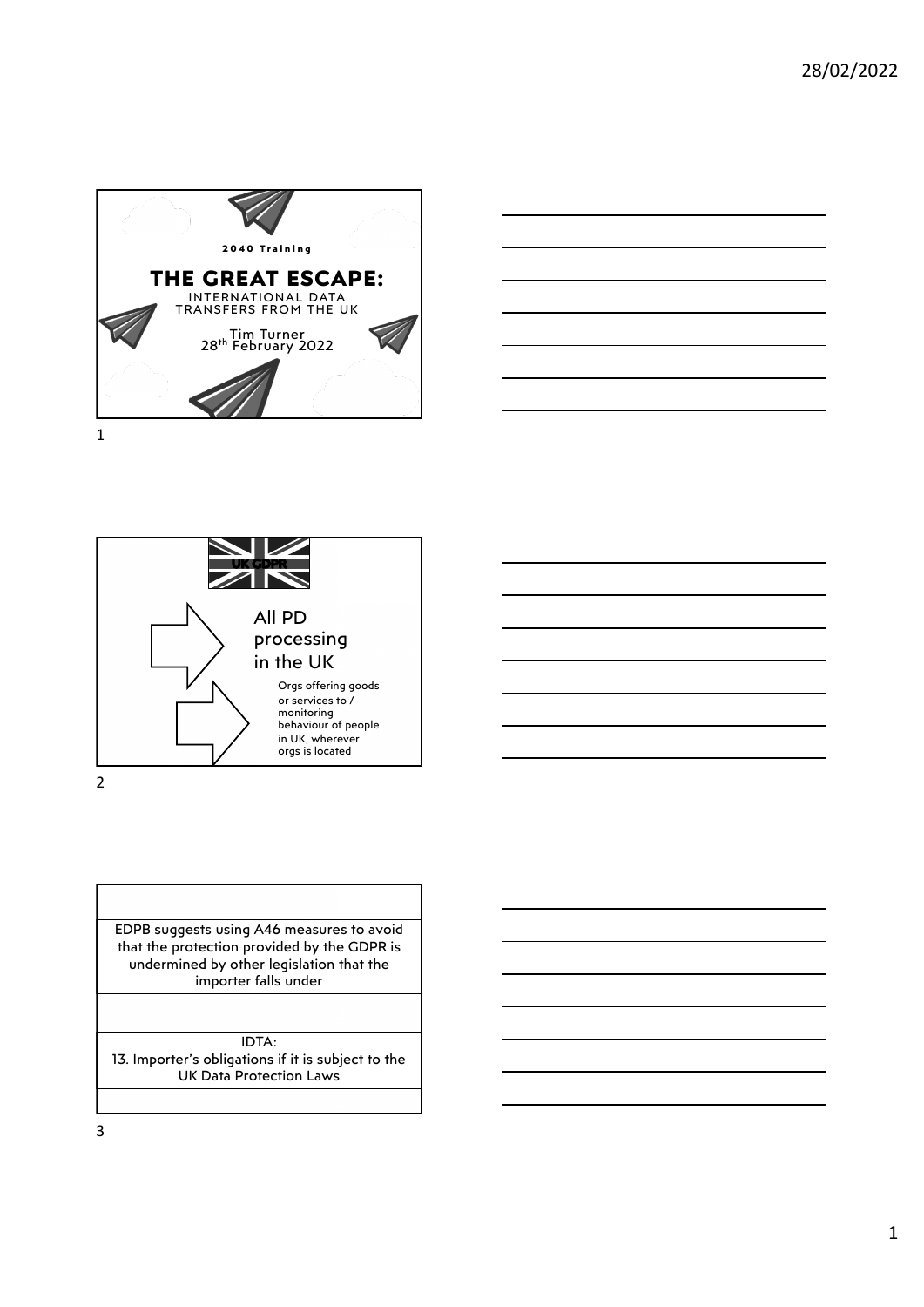



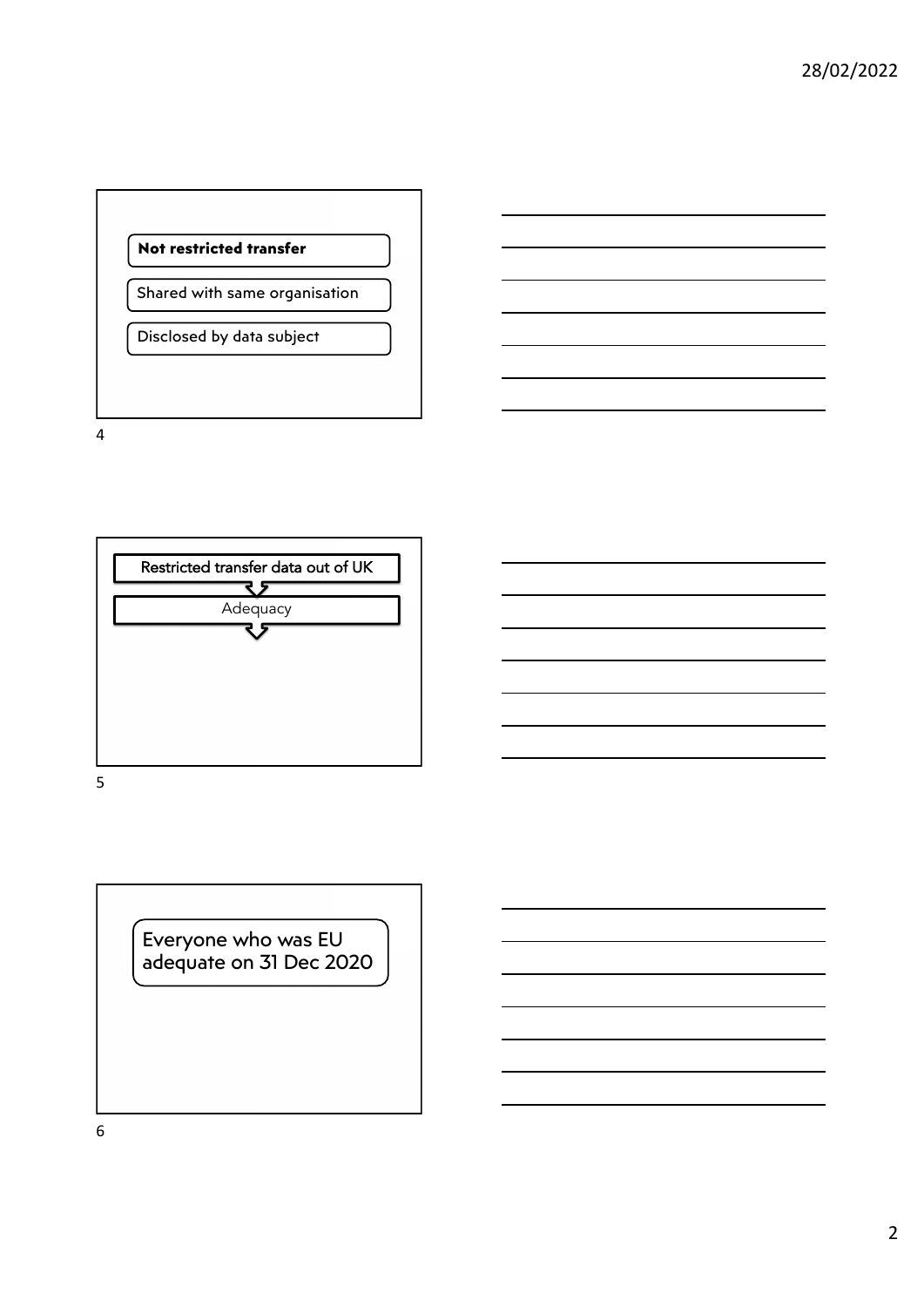Everyone who was EU adequate on 31 Dec 2020

The EU + EEA

7



8



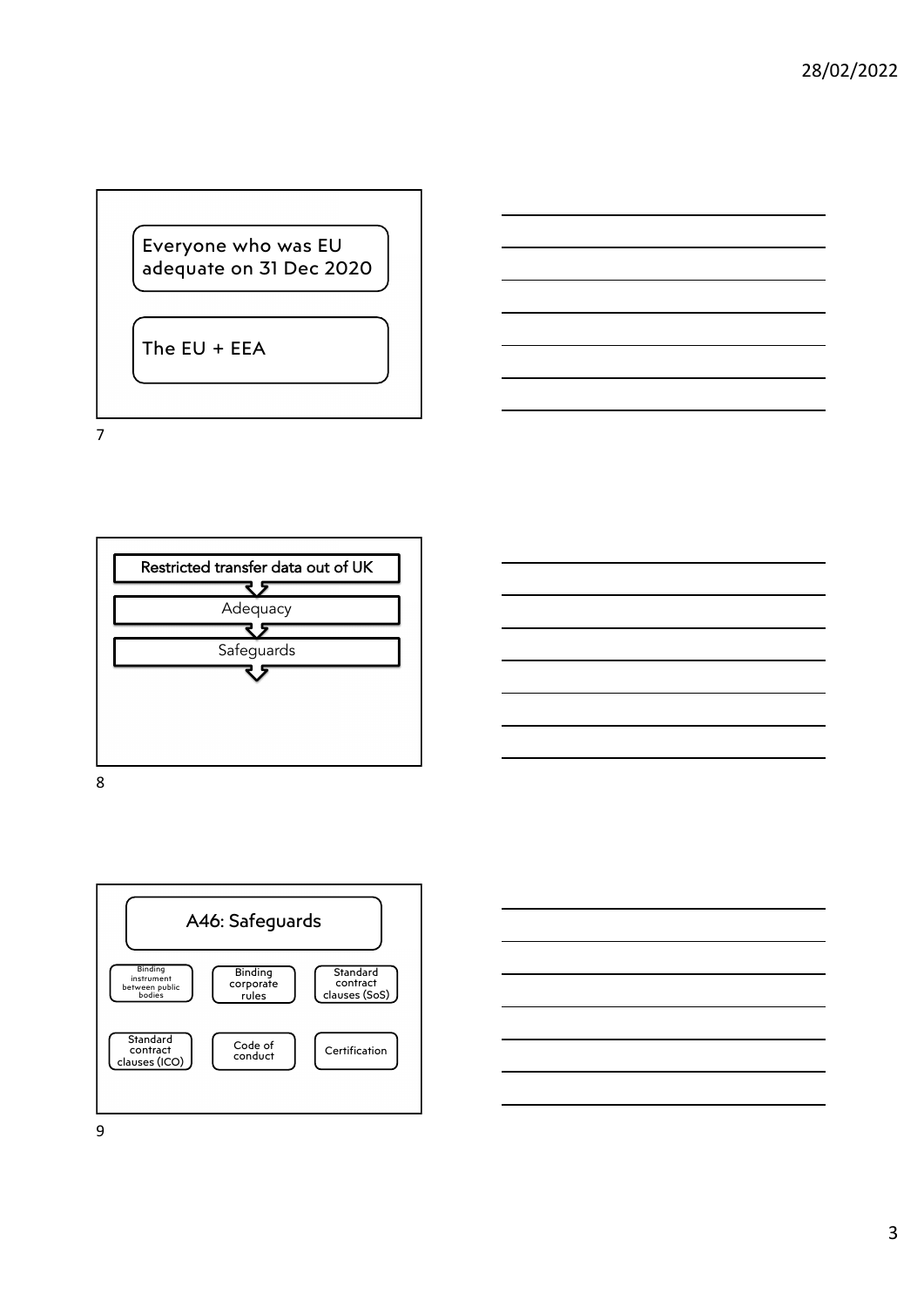The IDTA: agreement for transfers out of the UK

The Addendum: makes existing EU SCCs compliant for UK outward transfers

10

Both come into force on March 21st 2022

Deadline for replacement 21st March 2024

Can use old SCCs until 21st September 2022

11

The IDTA: agreement for transfers out of the UK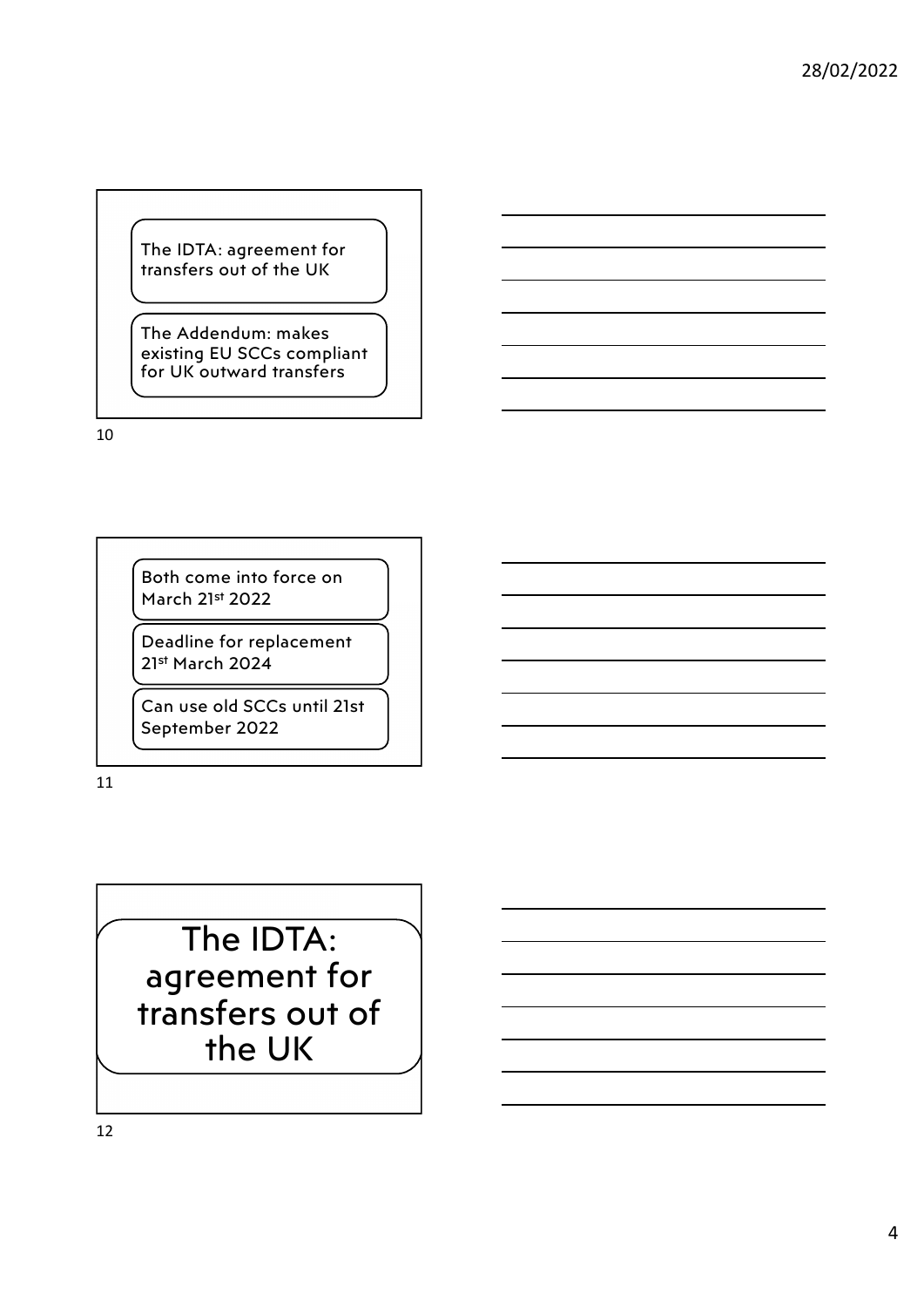





14



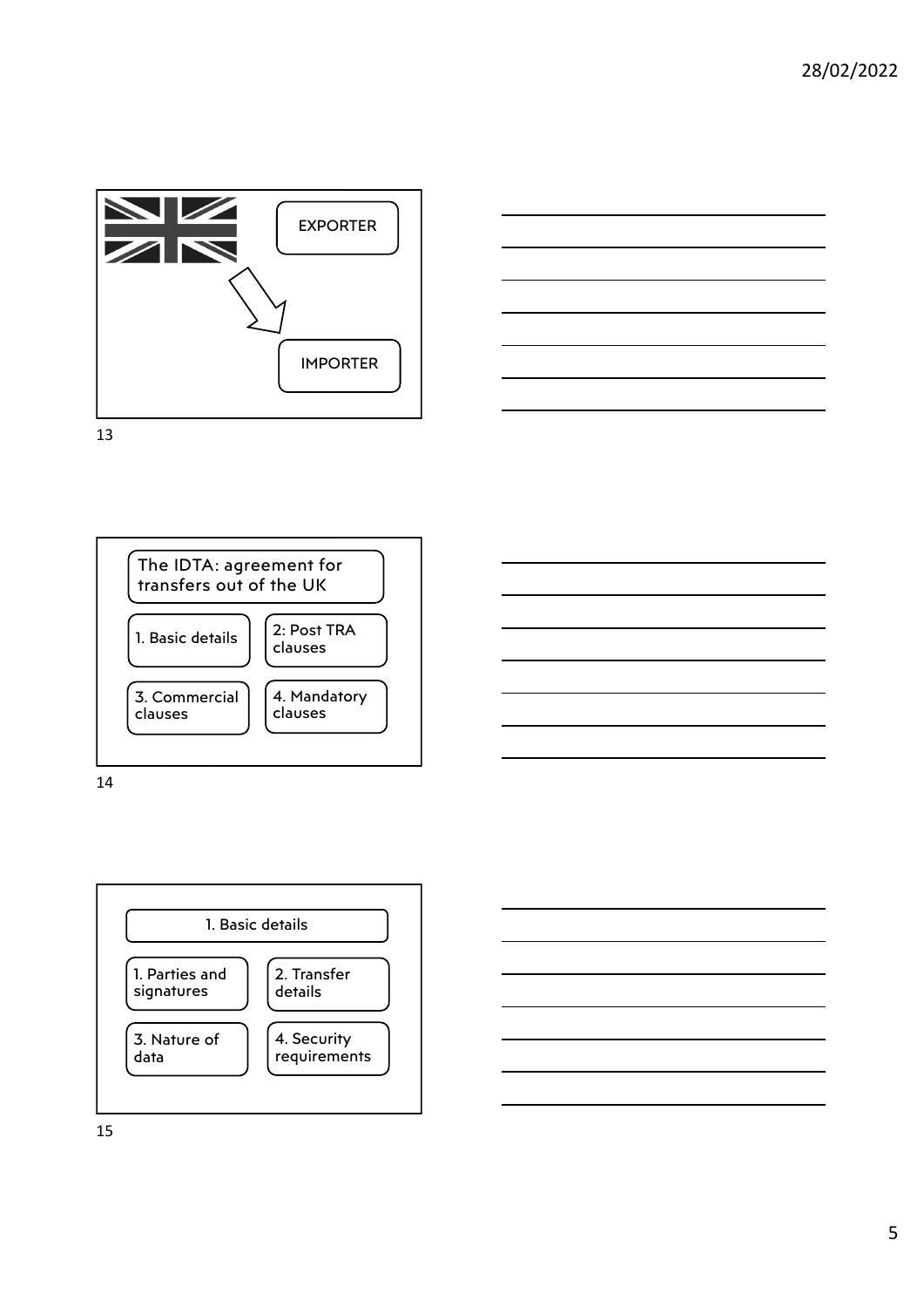



17

4. Mandatory Clauses

Change nothing except:

Obsolete clauses (processor / controller)

Updates from revised IDTA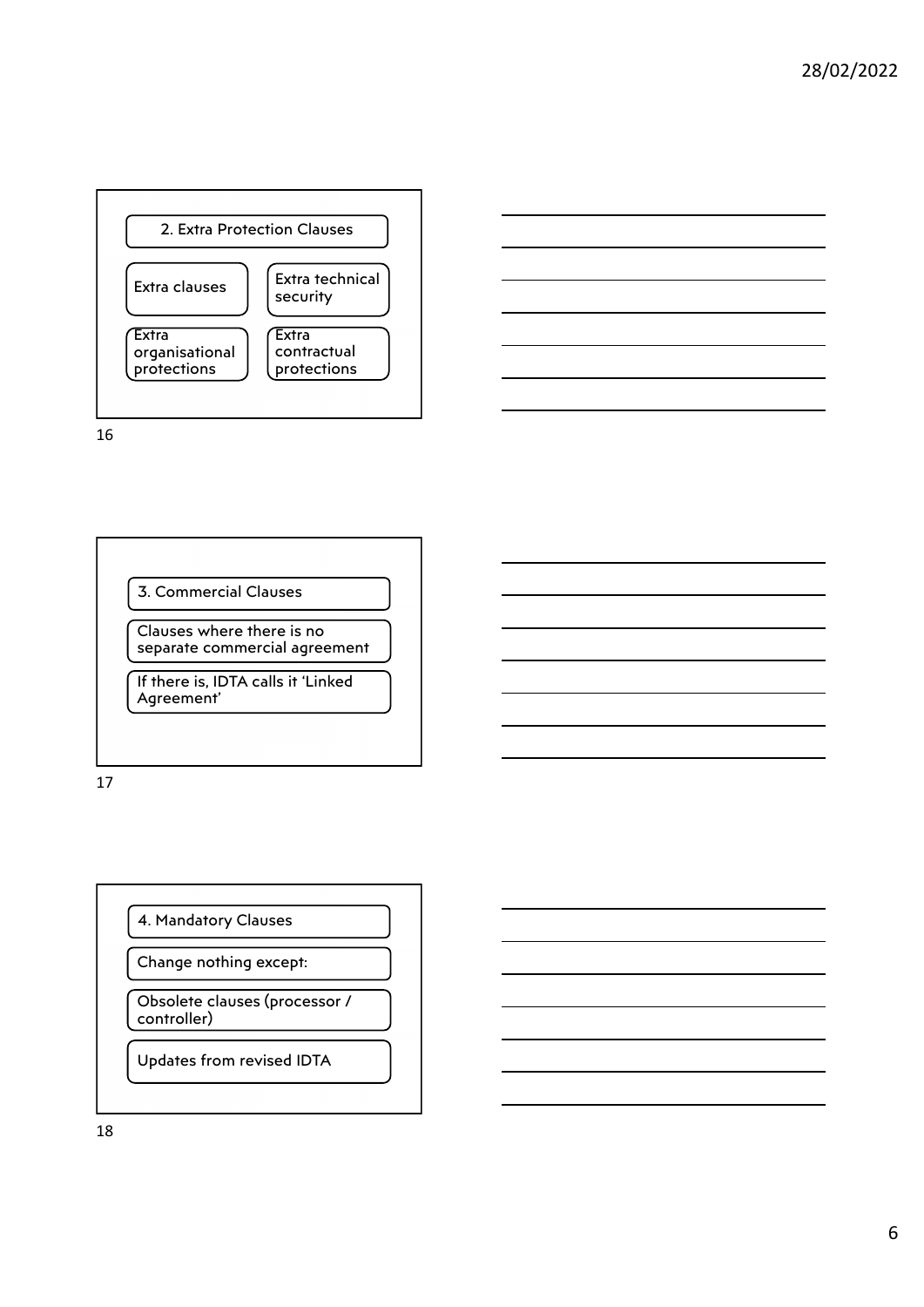



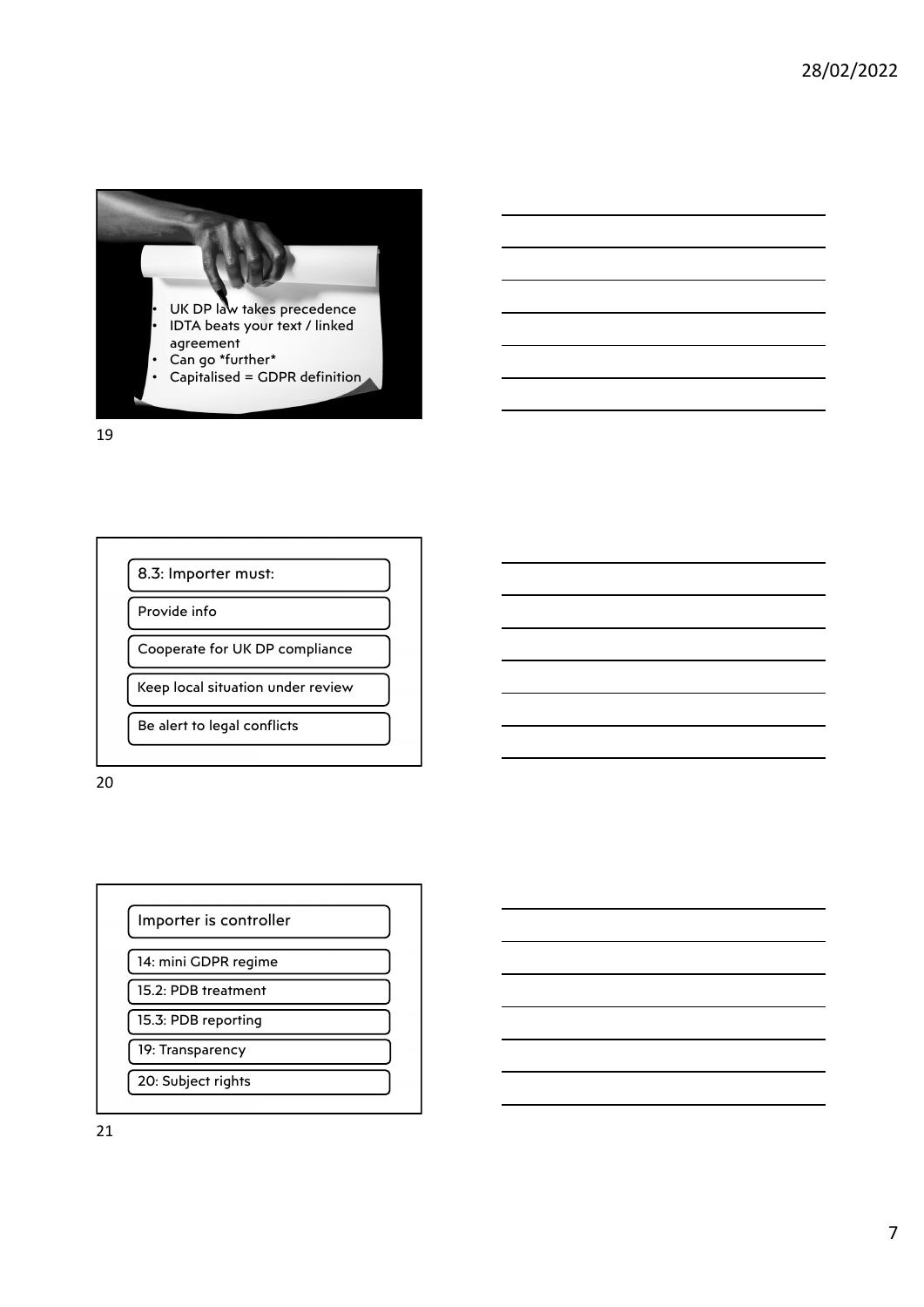

21: Route rights requests back to exporter

22



Must be in agreement

Consistent with purpose Doesn't breach agreement

Recipient must respect subject rights

23



27: Breaches by Importer

28: Breaches by Exporter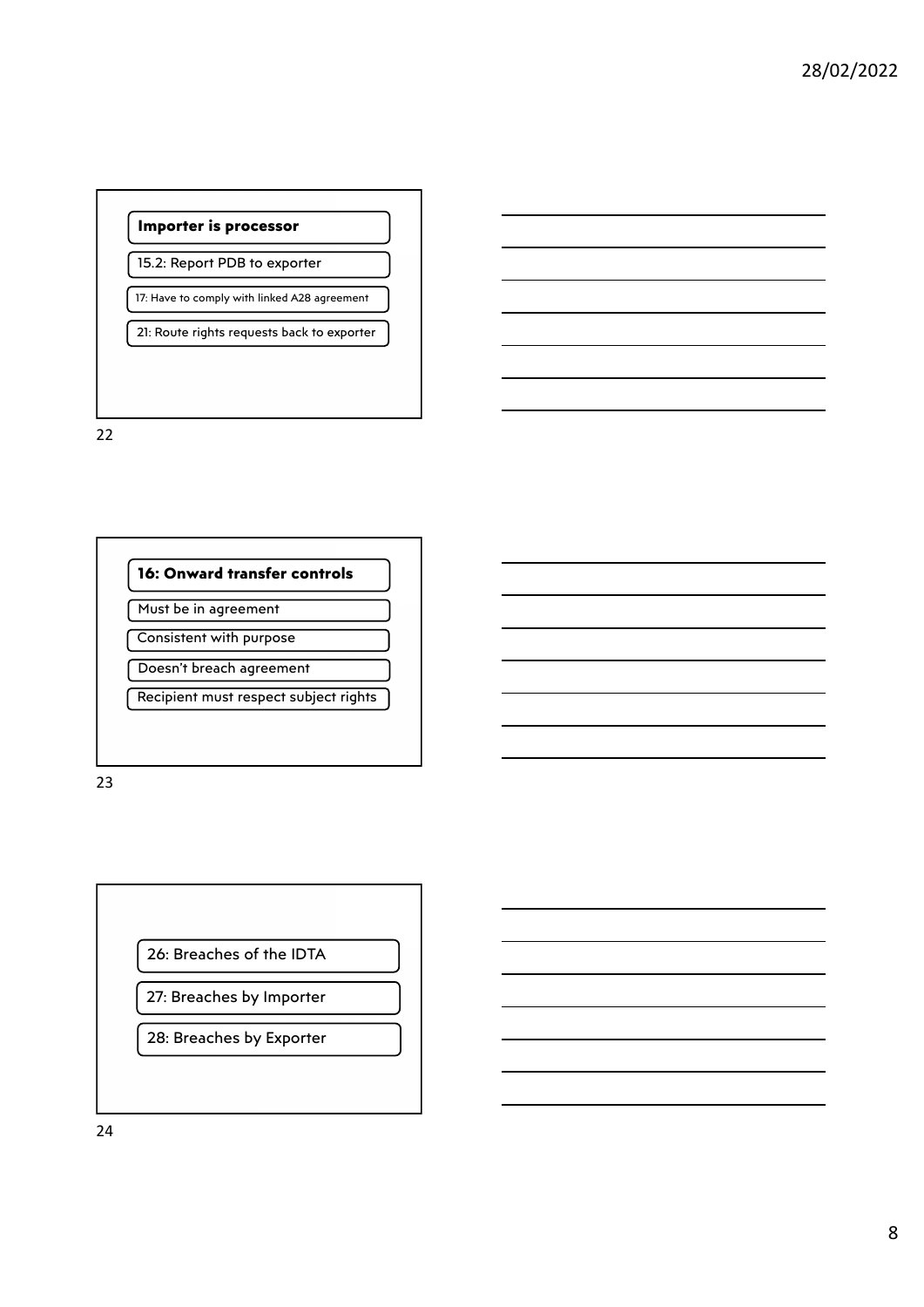#### **Final matters**

29 – 31: How to end agreement

32: Liability

33: Subject's right to claim

33: ICO's right to claim???

25

The ICO is entitled to bring claims against the Exporter and/or Importer for breach of the following Sections: Section 10 (The ICO), Sections 11.1 and 11.2 (Exporter's obligations), Section 12.1.6 (General Importer obligations) and Section 13 (Importer's obligations if it is subject to UK Data Protection Laws).

26

## **Final matters** 29 – 31: How to end agreement 32: Liability 33: Subject's right to claim 33: ICO's right to claim??? 34: Where you can claim 35: Arbitration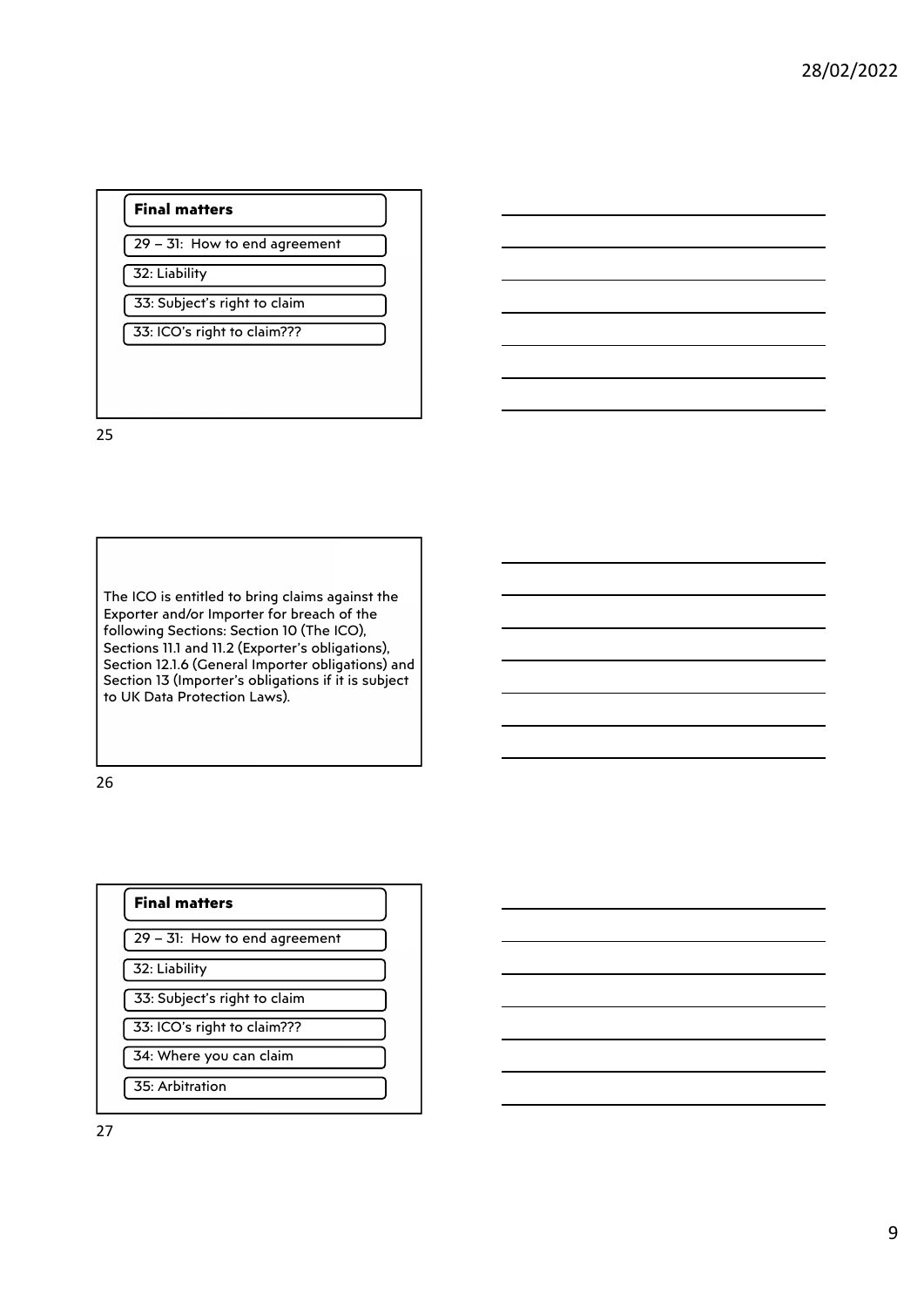The Addendum: makes existing EU SCCs compliant for UK outward transfers

28



29

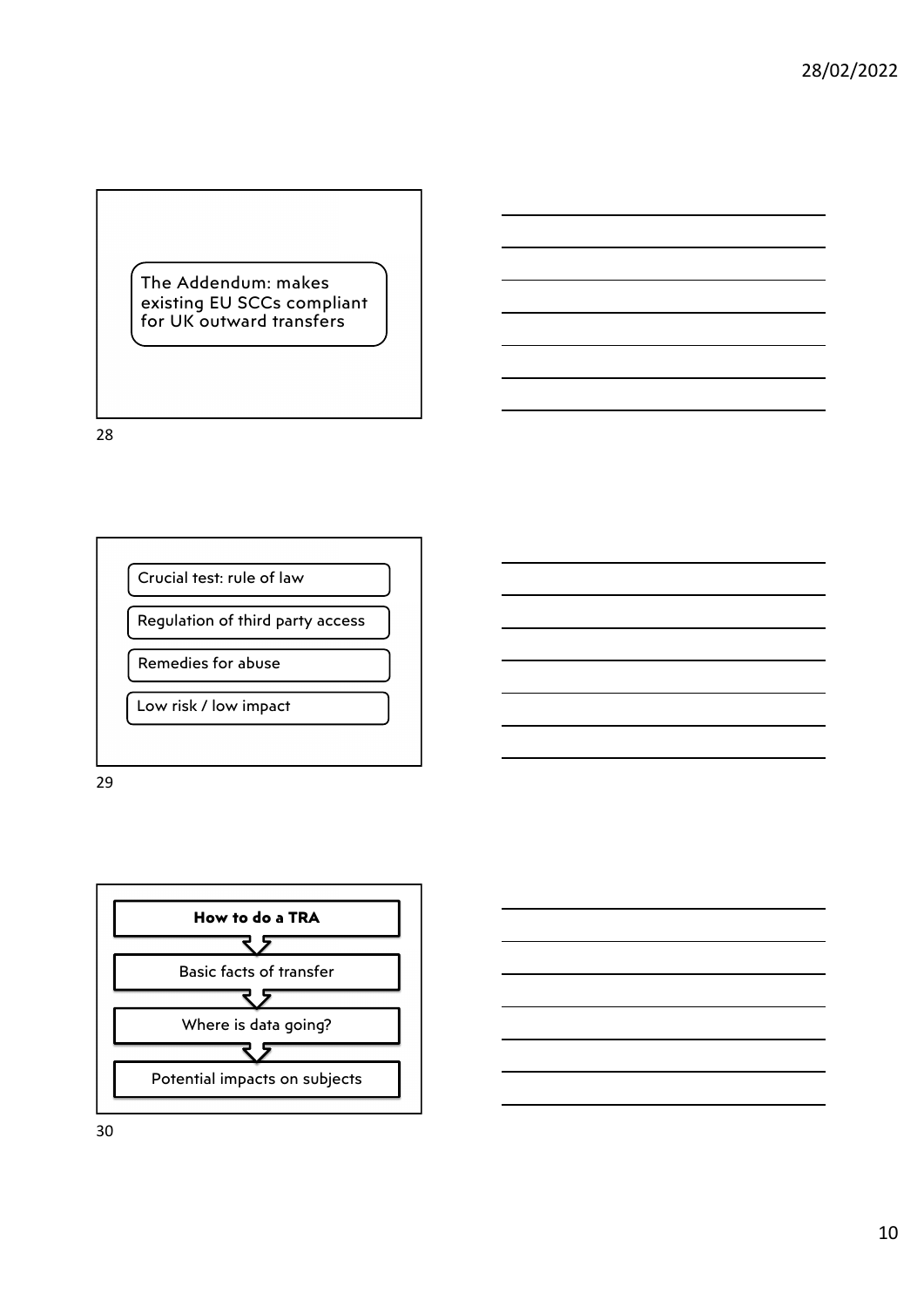### **Red lines**

Is processing otherwise GDPR sound?

#### IDTA must be enforceable

Appropriate protection from third party access

31

# **CANNOT USE THIS TOOL** Multiple countries

New technologies

DPIA required

Human rights concerns

32

#### **Third party access**

Regulation similar to UK or

Access is unlikely or

Risk of harm is low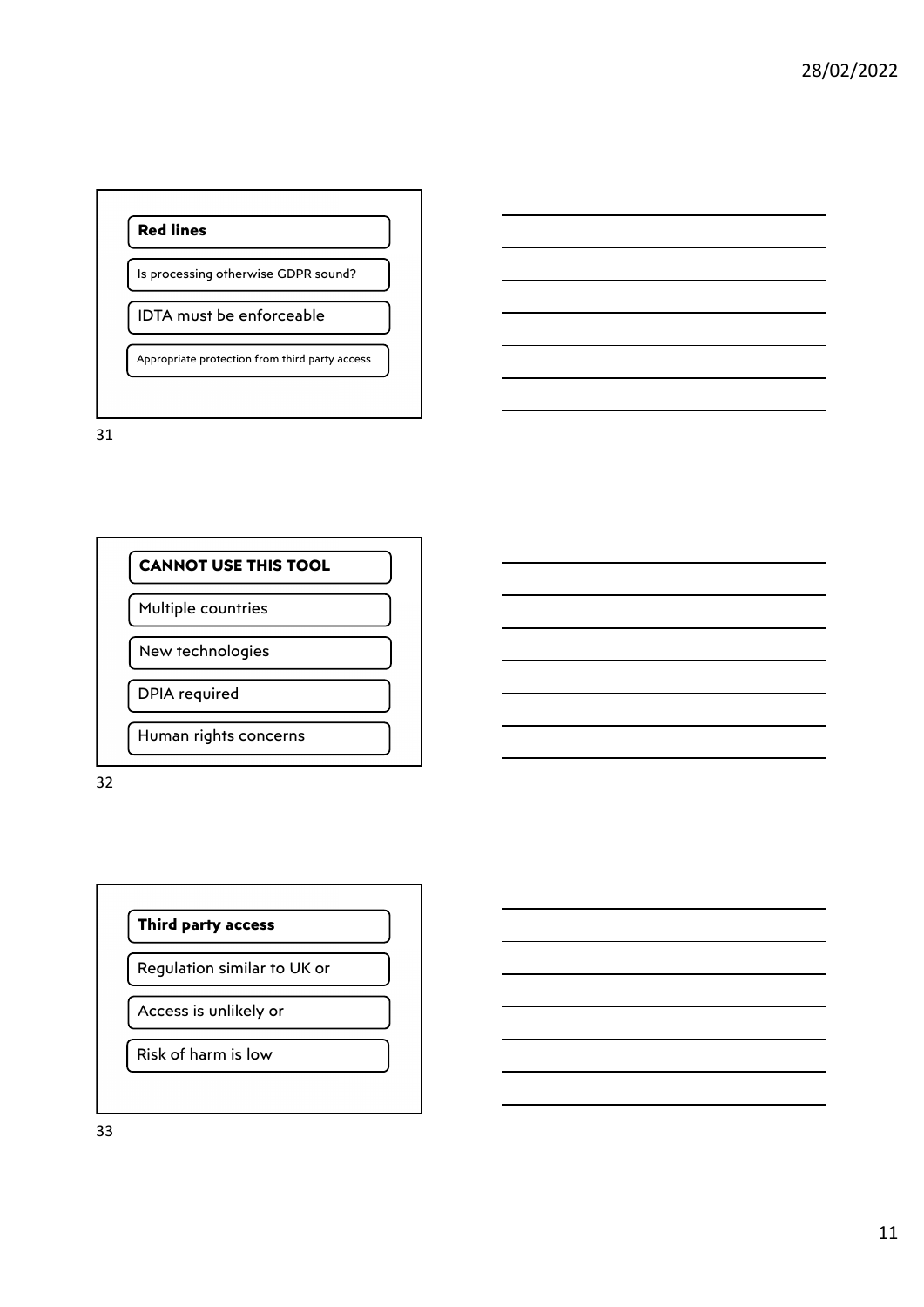



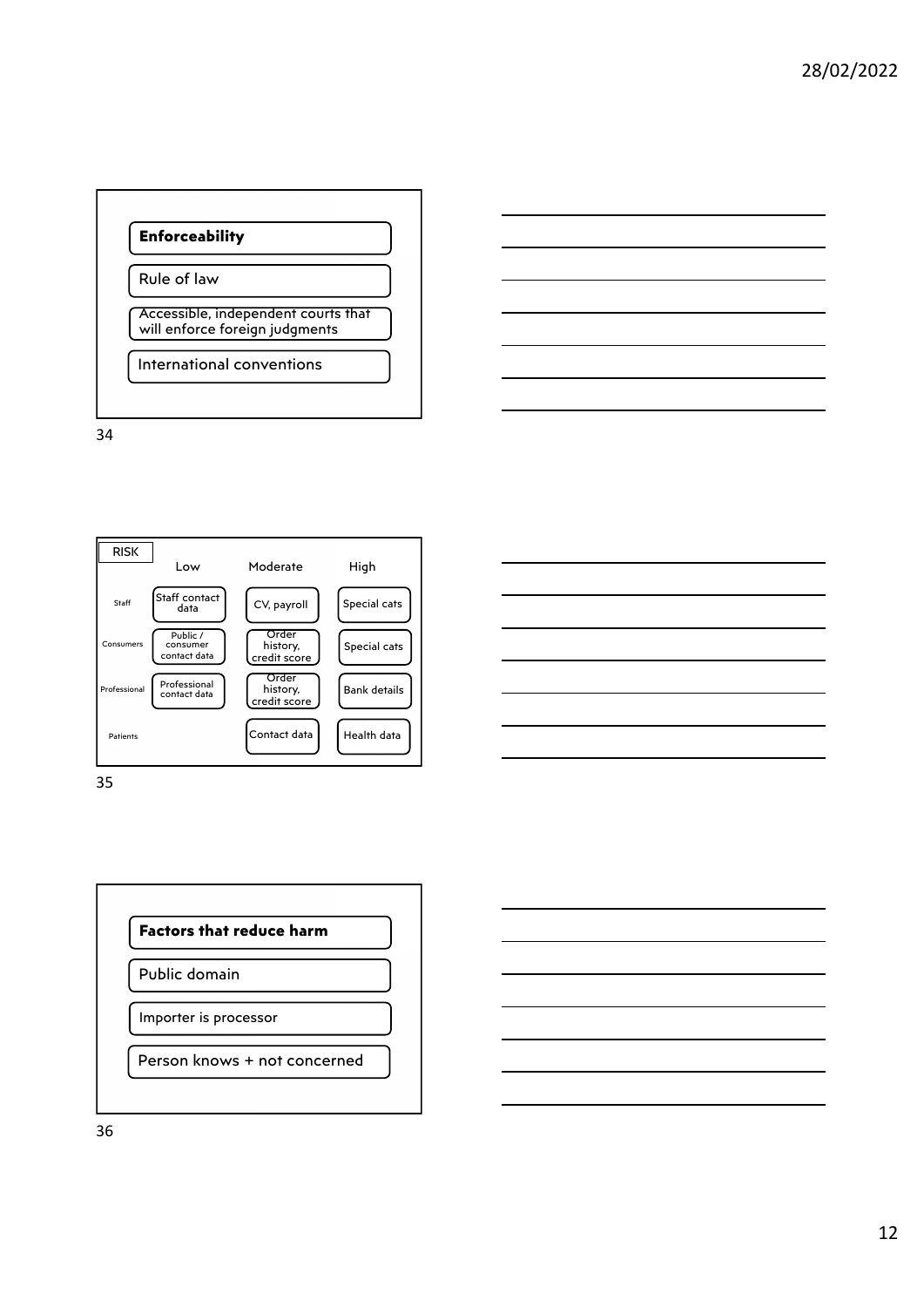

Vulnerable subjects

Risk of harm to others

Large volume of data

37





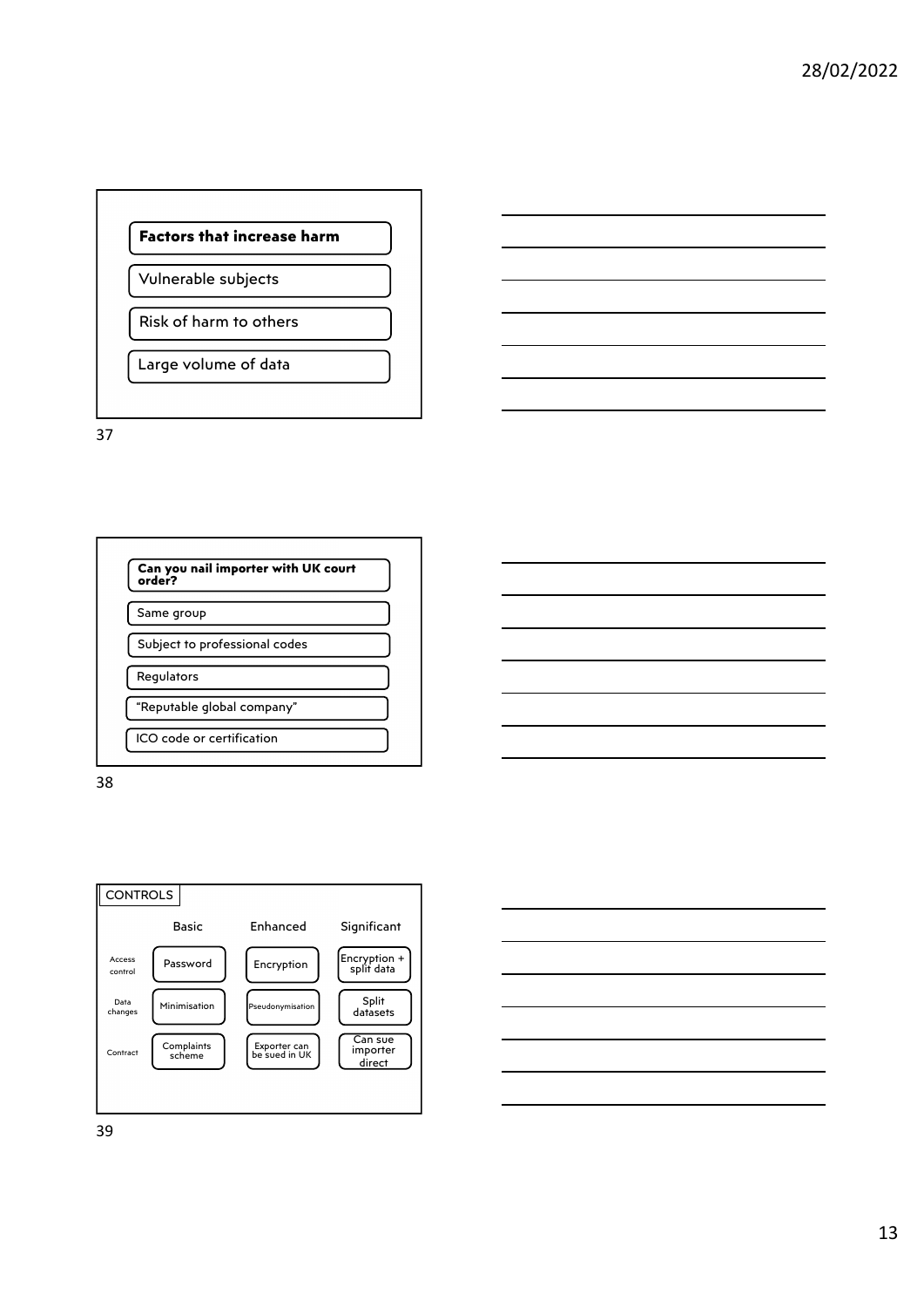Is the destination country's regime similar enough to the UK's in terms of regulating third party access?

i.e. Investigatory Powers Act 2016

40



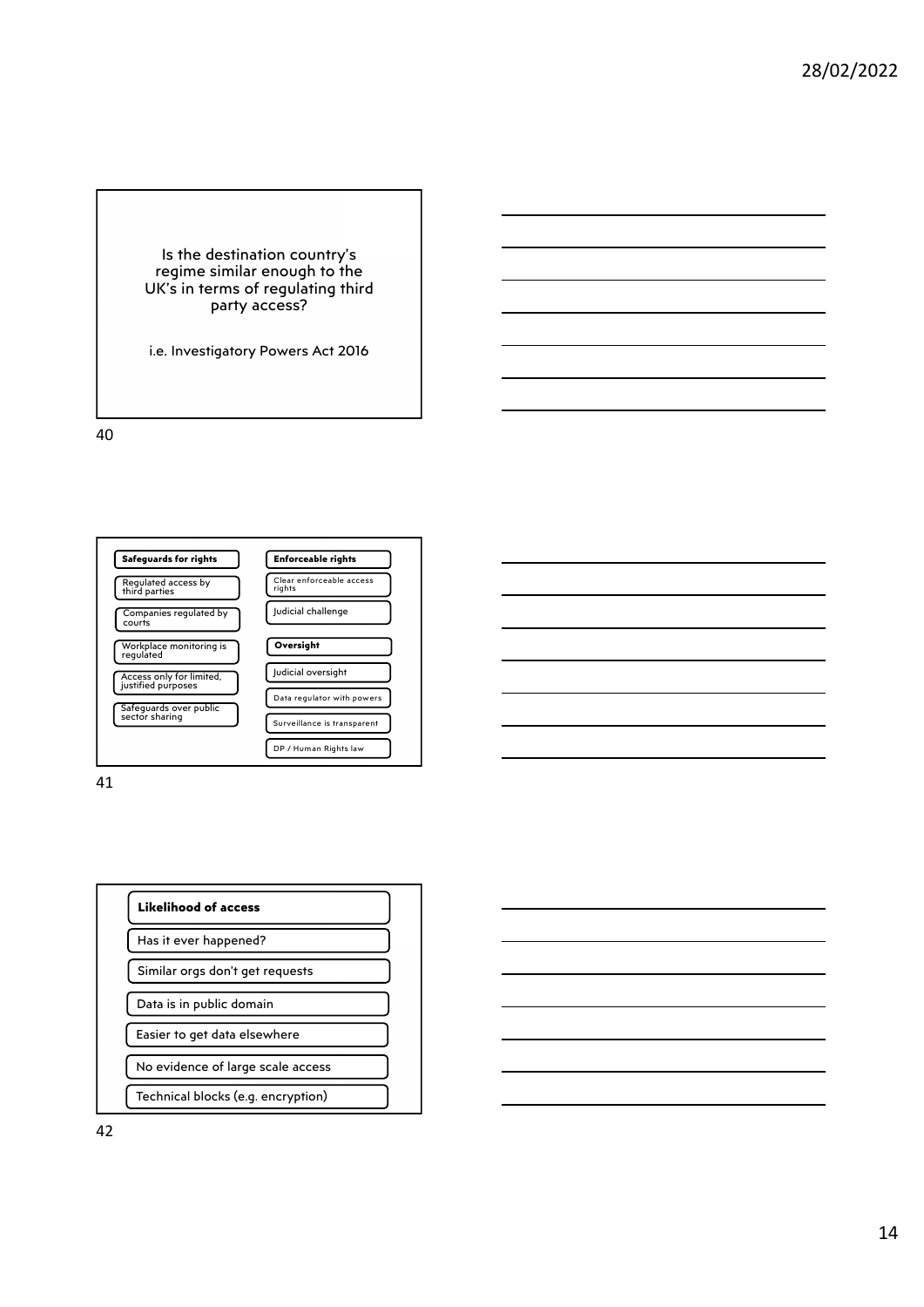





44